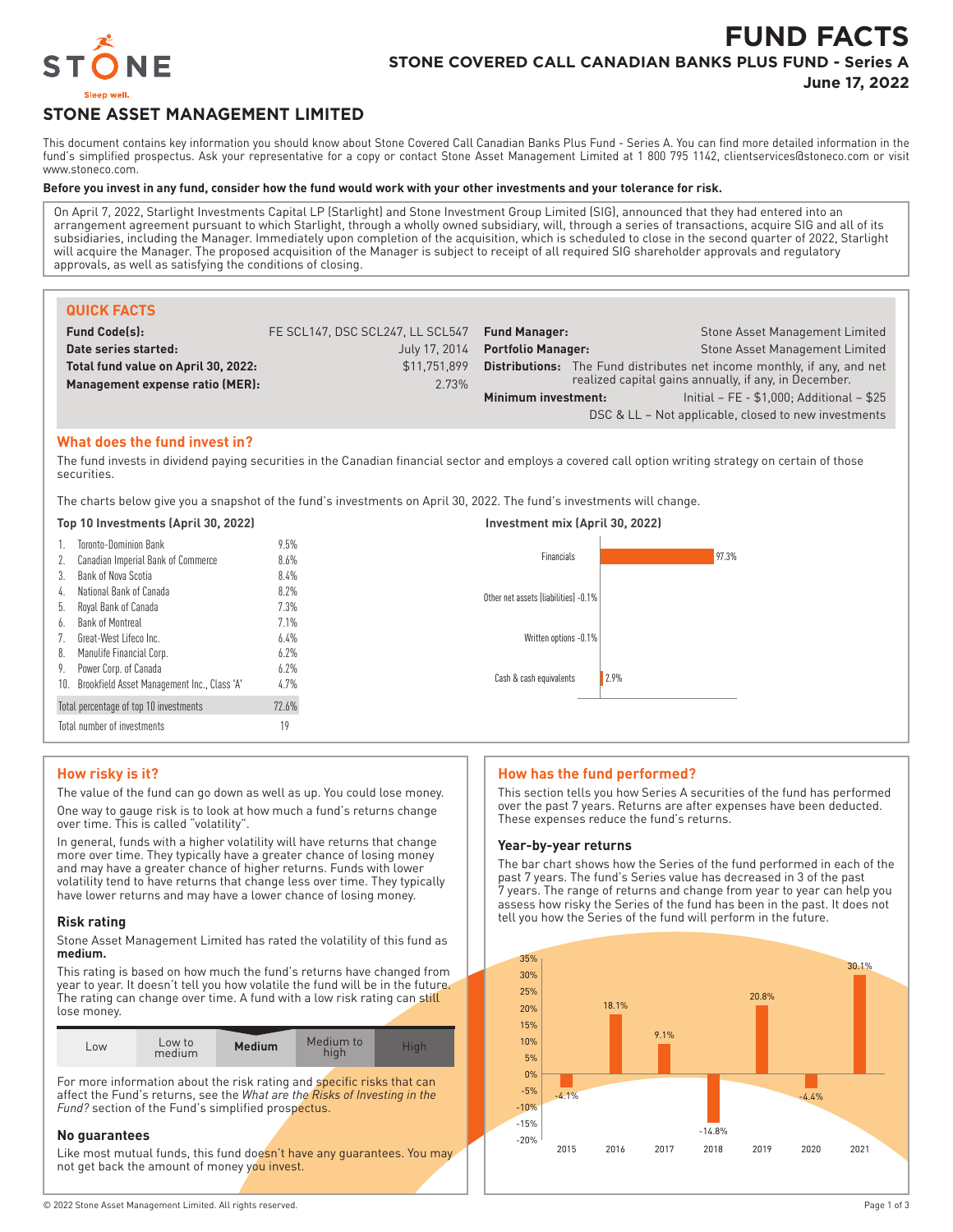

### **Best and worst 3-month returns**

This table shows the best and worst returns for Series A securities of the fund in a 3-month period over the past 7 years. The best and worst 3-month returns could be higher or lower in the future. Consider how much of a loss you could afford to take in a short period of time.

|              | Return  | 3 months ending | If you invested \$1,000 at the beginning of the period |
|--------------|---------|-----------------|--------------------------------------------------------|
| Best return  | 17.95%  | March 31, 2021  | Your investment would rise to \$1.179.50.              |
| Worst return | -23.36% | March 31, 2020  | Your investment would drop to \$766.40.                |

### **Average return**

The annual compound return of the Series of the fund was approximately 4.2% since the inception of the Series of the fund. If you had invested \$1,000 in the Series of the fund since the inception of the Series of the fund, your investment would now be worth \$1,374.84.

## **Who is this fund for?**

#### **This fund is suitable for investors:**

- have medium term investment goals
- have a need for a sector portfolio focus on Canadian banks
- are willing to accept a medium level of risk

#### **A word about tax**

In general, you'll have to pay income tax on any money you make on a fund. How much you pay depends on the tax laws where you live and whether or not you hold the fund in a registered plan such as a Registered Retirement Savings Plan or a Tax-Free Savings Account.

Keep in mind that if you hold your fund in a non-registered account, fund distributions are included in your taxable income, whether you get them in cash or have them reinvested.

### **How much does it cost?**

The following tables show the fees and expenses you could pay to buy, own and sell Series A securities of the fund.

The fees and expenses – including any commissions – can vary among series of a fund and among funds. Higher commissions can influence representatives to recommend one investment over another. Ask about other funds and investments that may be suitable for you at a lower cost.

#### **1. Sales charges**

The table below shows the sales charge when you buy the Series A securities of the fund. Ask about the pros and cons of each option.

| <b>Sales charge option</b>      | What you pay                                                                                                                                                                                                                                                        |                                          | <b>How it works</b>                                                                                                                                                                                                                                                                                                                                                                                                                                                                                                                                                                                                                                      |
|---------------------------------|---------------------------------------------------------------------------------------------------------------------------------------------------------------------------------------------------------------------------------------------------------------------|------------------------------------------|----------------------------------------------------------------------------------------------------------------------------------------------------------------------------------------------------------------------------------------------------------------------------------------------------------------------------------------------------------------------------------------------------------------------------------------------------------------------------------------------------------------------------------------------------------------------------------------------------------------------------------------------------------|
|                                 | in percent (%)                                                                                                                                                                                                                                                      | in dollars (\$)                          |                                                                                                                                                                                                                                                                                                                                                                                                                                                                                                                                                                                                                                                          |
| Low load sales<br>charge        | If you sell within:<br>3.50%<br>1 year of buying:<br>2 years of buying:<br>2.75%<br>3 years of buying:<br>2.00%<br>Thereafter<br>Nil                                                                                                                                | \$0 to \$35 on every<br>\$1,000 you sell | • When you buy the fund, Stone Asset Management Limited pays your<br>representative's firm a commission of 3.0%. Any deferred sales charge you<br>pay goes to Stone Asset Management Limited.<br>• You can sell up to 10% of your securities each year without paying a deferred<br>sales charge.<br>• You can switch to certain other securities of other Stone Funds at any time<br>without paying a deferred sales charge. The deferred sales charge schedule<br>will be based on the date you bought the first fund.                                                                                                                                 |
| Initial sales charge            | 0% to 5% of the amount<br>you buy                                                                                                                                                                                                                                   | \$0 to \$50 on every<br>\$1,000 you buy  | • Negotiated between you and your representative.<br>• The initial sales charge is deducted from the amount you invest. It goes to<br>your representative's firm as a commission.                                                                                                                                                                                                                                                                                                                                                                                                                                                                        |
| <b>Deferred sales</b><br>charge | If you sell within:<br>1 year of buying:<br>$6.00\%$<br>5.50%<br>2 years of buying:<br>3 years of buying:<br>5.00%<br>4 years of buying:<br>4.50%<br>5 years of buying:<br>4.00%<br>6 years of buying:<br>3.00%<br>7 years of buying:<br>2.00%<br>Thereafter<br>Nil | \$0 to \$60 on every<br>\$1,000 you sell | • The deferred sales charge is a set rate based on the cost of units being sold. It<br>is deducted from the amount you sell.<br>• When you buy the fund, Stone Asset Management Limited pays your<br>representative's firm a commission of 5.0%. Any deferred sales charge you<br>pay goes to Stone Asset Management Limited.<br>• You can sell up to 10% of your securities each year without paying a deferred<br>sales charge.<br>• You can switch to certain other securities of other Stone Funds at any time<br>without paying a deferred sales charge. The deferred sales charge schedule<br>will be based on the date you bought the first fund. |